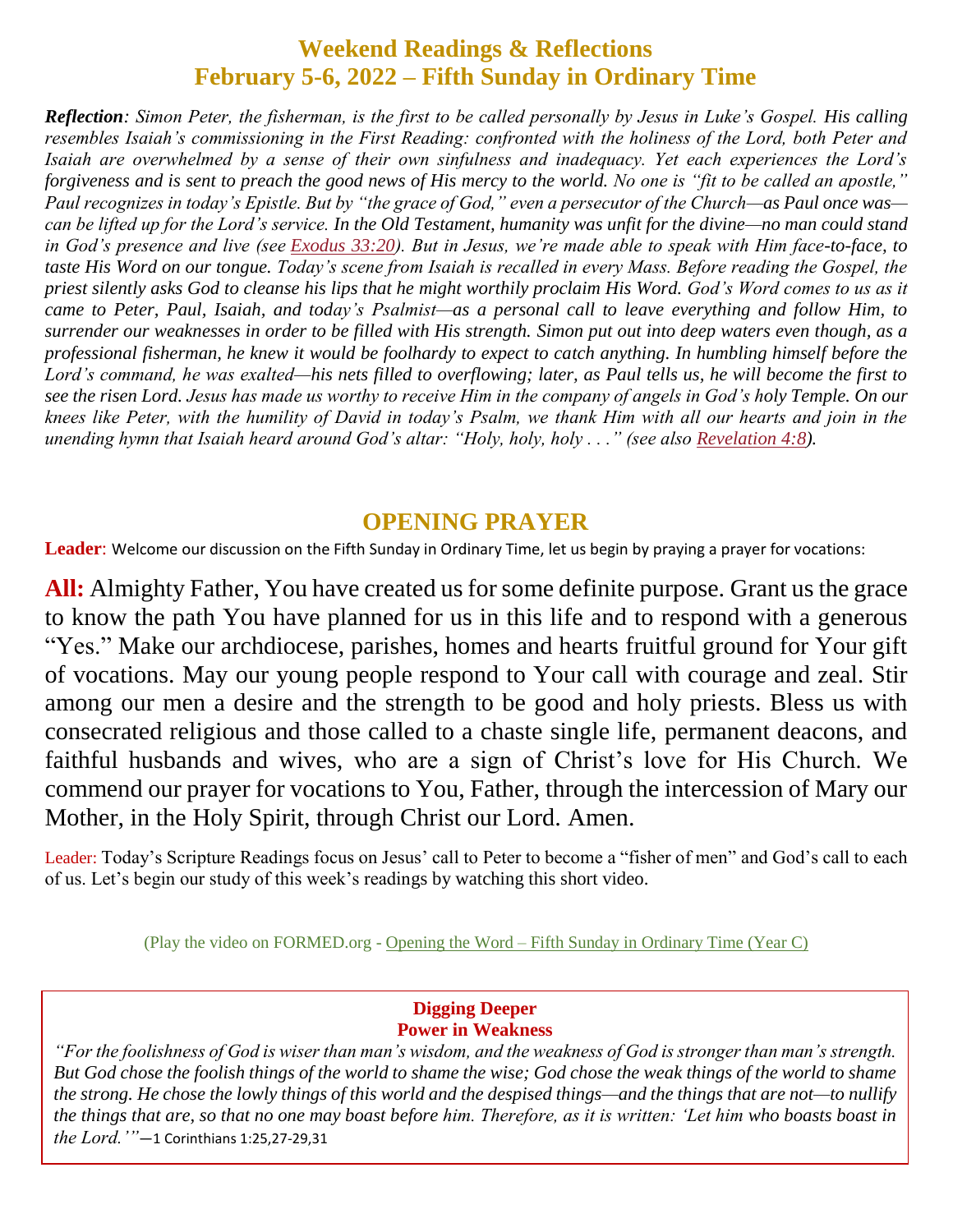### **FIRST READING** ~ Isaiah 6:1-2a, 3-8 ~

In the year King Uzziah died, I saw the Lord seated on a high and lofty throne, with the train of his garment filling the temple. Seraphim were stationed above. They cried one to the other, "Holy, holy, holy is the LORD of hosts! All the earth is filled with his glory!" At the sound of that cry, the frame of the door shook and the house was filled with smoke. Then I said, "Woe is me, I am doomed! For I am a man of unclean lips, living among a people of unclean lips; yet my eyes have seen the King, the LORD of hosts!" Then one of the seraphim flew to me, holding an ember that he had taken with tongs from the altar. He touched my mouth with it, and said, "See, now that this has touched your lips, your wickedness is removed, your sin purged." Then I heard the voice of the Lord saying, "Whom shall I send? Who will go for us?" "Here I am," I said; "send me!"

*Isaiah shares his vocation call from God. His response of feeling unworthy 'I have unclean lips', God's healing response 'your sin is purged' and his response 'Here I am, send me!'. Call, resistance, healing, acceptance, is the common pattern of vocation.* 

 *What is your personal vocation story and what 'stage' are you at? What fear would have to be dissolved before you could genuinely say to God; Here I am…. Send me!?*

## **SECOND READING** ~ 1 Corinthians 1-11 ~

I am reminding you, brothers and sisters, of the gospel I preached to you, which you indeed received and in which you also stand. Through it you are also being saved, if you hold fast to the word I preached to you, unless you believed in vain. For I handed on to you as of first importance what I also received: that Christ died for our sins in accordance with the Scriptures; that he was buried; that he was raised on the third day in accordance with the Scriptures; that he appeared to Cephas, then to the Twelve. After that, Christ appeared to more than five hundred brothers at once, most of whom are still living, though some have fallen asleep. After that he appeared to James, then to all the apostles. Last of all, as to one born abnormally, he appeared to me. For I am the least of the apostles, not fit to be called an apostle, because I persecuted the church of God. But by the grace of God I am what I am, and his grace to me has not been ineffective. Indeed, I have toiled harder than all of them; not I, however, but the grace of God that is with me. Therefore, whether it be I or they, so we preach and so you believed.

*St Paul is writing to the Corinthian community which was beginning to practice a selective Christianity. They discarded teaching which they did not like. Some could not accept the teaching of the resurrection because they thought matter was evil and spirit was good. They are reminded that Christian teaching can be traced back to Jesus, from the scriptures, from the Apostles – and Paul himself is faithful to their teaching.* 

 *Are there elements of the Church's teaching which you want to be selective about? Who could you talk to find out more about the why of the Church's teaching?*

*Paul says of himself that he was 'abnormally born'. It took a while for Paul to be able to meet and share faith with the apostles. They were possibly afraid of him (he did persecute Christians!) and he was a little uneasy if he and his teachings would be accepted.*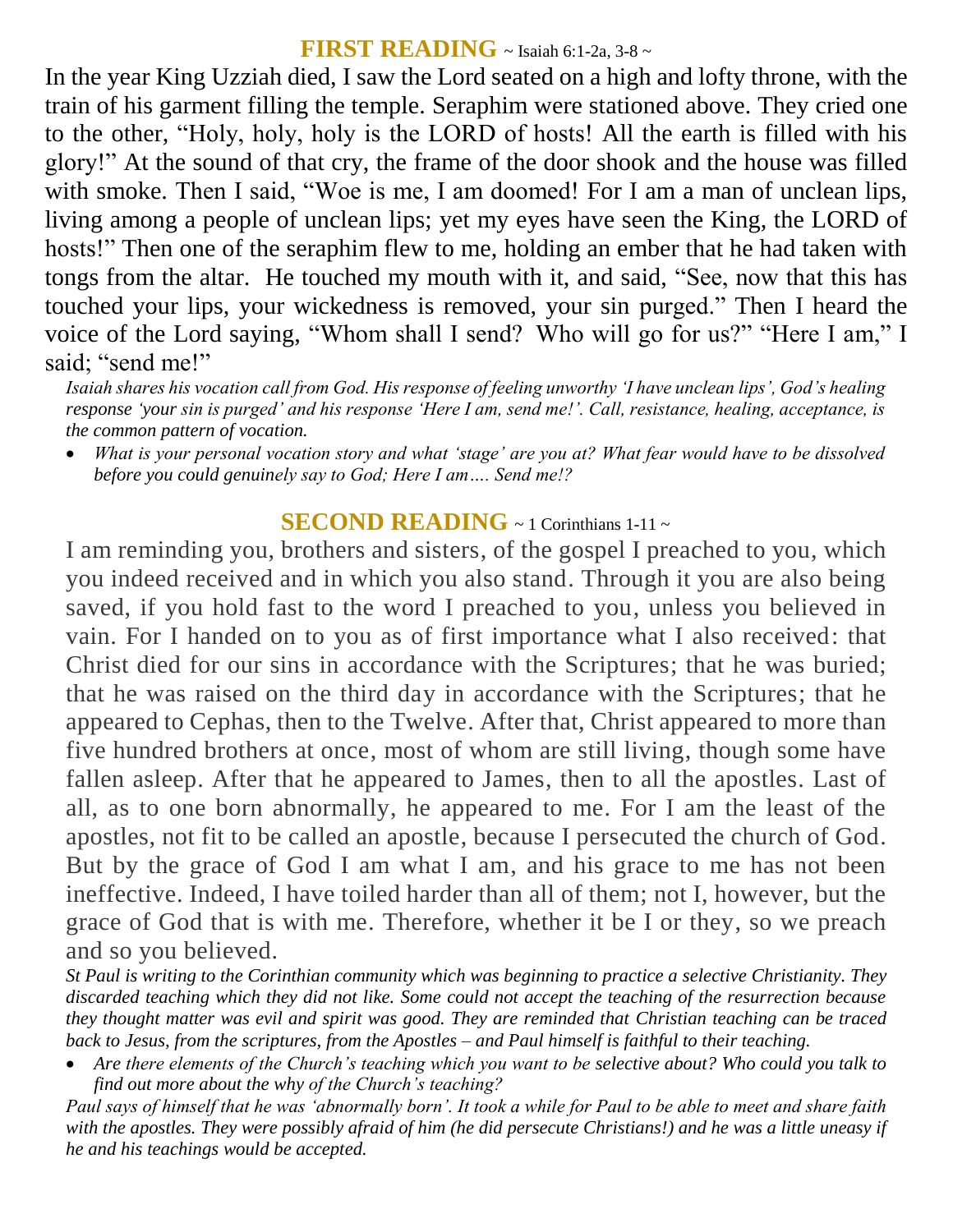*Have you wanted to share your faith journey with a friend or spiritual director? Studies have shown people who share their faith grow more deeply in their discipleship journey. Who would you be willing to share with?*

#### $$

While the crowd was pressing in on Jesus and listening to the word of God, he was standing by the Lake of Gennesaret. He saw two boats there alongside the lake; the fishermen had disembarked and were washing their nets. Getting into one of the boats, the one belonging to Simon, he asked him to put out a short distance from the shore. Then he sat down and taught the crowds from the boat. After he had finished speaking, he said to Simon, "Put out into deep water and lower your nets for a catch." Simon said in reply, "Master, we have worked hard all night and have caught nothing, but at your command I will lower the nets." When they had done this, they caught a great number of fish and their nets were tearing. They signaled to their partners in the other boat to come to help them. They came and filled both boats so that the boats were in danger of sinking. When Simon Peter saw this, he fell at the knees of Jesus and said, "Depart from me, Lord, for I am a sinful man." For astonishment at the catch of fish they had made seized him and all those with him, and likewise James and John, the sons of Zebedee, who were partners of Simon. Jesus said to Simon, "Do not be afraid; from now on you will be catching men." When they brought their boats to the shore, they left everything and followed him.

*Simon was using reasonable thinking suggesting to Jesus that it was not a good idea to go fishing. He had plenty of evidence that it wasn't going to work. But he moved beyond reason to risk.* 

 *Is there a word, experience, invitation from God recently which you need to be obedient to? What is the fear that stops you from taking a risk?*

*Isaiah, St Paul, and Peter all share their human experience of frailty, guilt, unworthiness. Paul even refers to his feeling abnormally born! God uses this painful self-awareness positively and it is important to notice that God is not afraid of our human weakness.* 

*In God's eyes, only those who have tasted personal frailty are ready for pastoral leadership.*

 *Consider what it would be like to live and make decisions not based in fear. What would you do, how would you live?*

*In the greek, the text hints at catching people alive. The special use of words points to catching people to lead them into the fullest life.* 

 *Do you consider leading people to Jesus as joyful and life-giving? Do you presume people will come to you rather than having to go to them in the deep water? Where is the deep water for you at the moment?*



**5TH SUNDAY IN ORDINARY TIME** 

Jesus said to Simon, "Do not be afraid; from now on you will be catching men." When they brought their boats to the shore, they left everything and followed him. - Lk 5:10-11

*Luke inserts a particular word more than the other gospel writers. 'Everything'. He will repeat this phrase 8 times. What would it mean for you to let go of 'everything' so that you are free to follow him?*